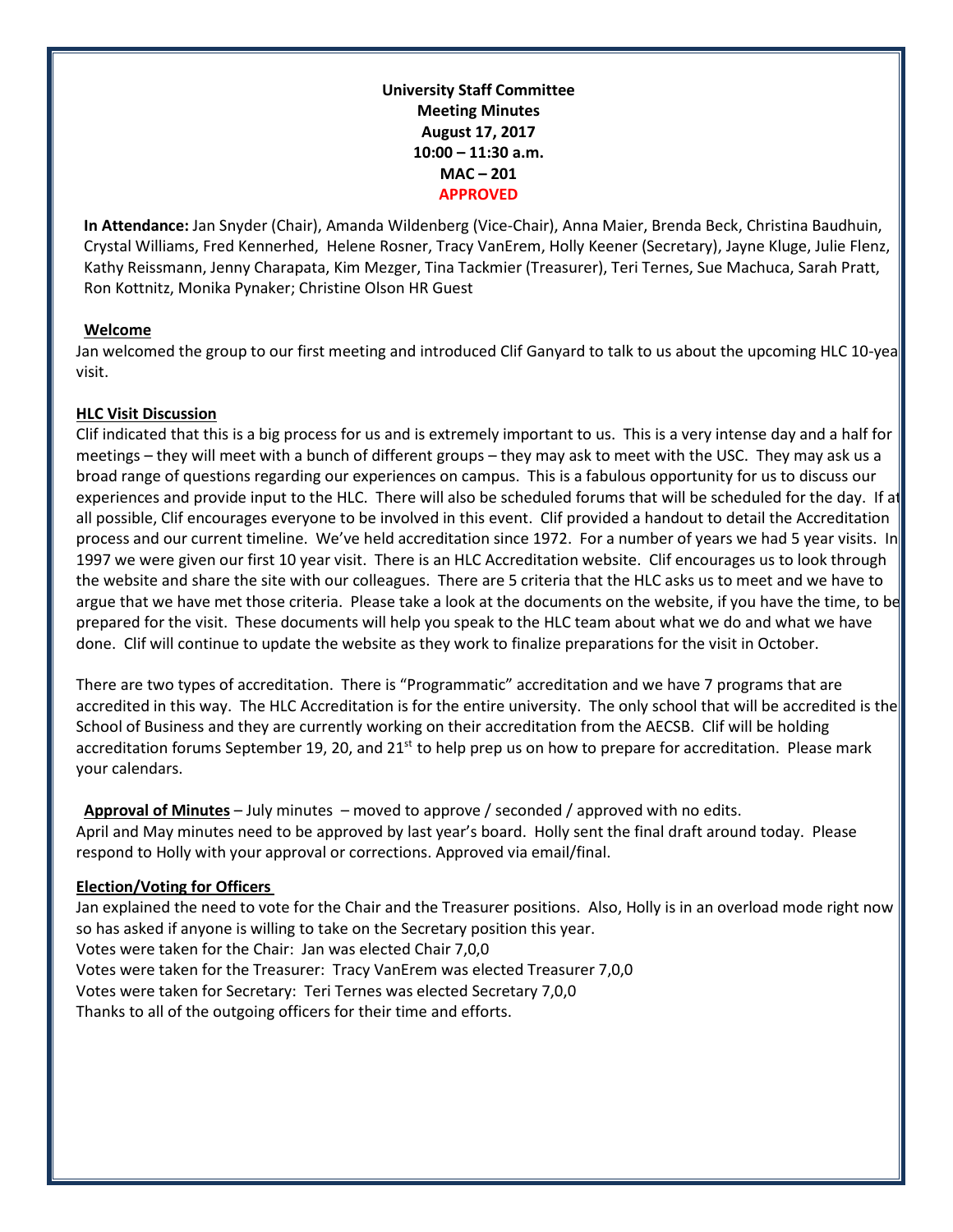### **Review of Bylaws**

For ALL committees and sub-committees, all groups are required to take minutes and send them to the SOFAS office for their records. Make sure Jan is also cc'd on any minutes and agendas you send.

We also have, in our by-laws, the requirement to have 75% attendance in all meetings. Make sure you have all of your people attending your meetings. If there is an issue with anyone's attendance, please make sure you are talking with Jan.

Chairs of the sub-committees are not required to attend the USC meetings; however, we do need to have a status report from each committee at every USC meeting.

# **Treasurer's Report:**

|                                                                     | <b>Previous Month</b> | <b>Current Month</b>     |
|---------------------------------------------------------------------|-----------------------|--------------------------|
| Staff Development Account (102)                                     | \$00.00               | \$00.00                  |
| Regular Account (136)                                               | \$7,802.07            | \$5,636.42               |
| <b>Foundation Discretionary Account</b><br>$(H11100$ "Agency" acct) | \$1,719.07            | \$1,195.54               |
| Endowment Account                                                   | \$10,033.84           | \$10,033.84              |
|                                                                     | ==========            |                          |
|                                                                     | \$19,554.98           | $$16,865.80$ Grand Total |
| Professional Development Funds (pending):                           |                       |                          |
| <b>Total approved and awaiting disbursement</b>                     |                       | \$000.00                 |
|                                                                     |                       |                          |

## **Discretionary Account (pending):**

### **Total Expenses (Not yet reconciled) \$ 000.00**

Endowment fund discussion – The Endowment account (book value) has not changed. This amount will not change unless someone donates money to this account. The Interest will be seen in the "Market" Value of this account. Because we still have questions regarding this account, Tracy (as our new Treasurer) will invite Kelly to come to our next meeting to answer questions.

A big thank you to Tina for being our Treasurer.

# **HR Update**

- **[Student Hours Reminder:](https://blog.uwgb.edu/hr/2017/08/student-employee-hours-limit-returns-to-25-hours-per-week-on-august-20th/)** Starting on Sunday, August 20, students are to reduce down to 25 hours per week to make sure we are in compliance with the Patient Protection and Affordable Care Act (ACA).
- **Title and Total Compensation Study:** Christine has met with the group formed from the Committee on Workload and Compensation and has identified to UW System Admin the campus project team. This group will be tasked with communication, feedback and other items that come up throughout the project to ensure campus constituents are represented. For questions about this, please contact Christine.
- **Employee Handbook:** Handbook acknowledgements should be completed and submitted to HR if they have not already been.
- **Policy Updates:** all updated policies will be communicated annually in policy notification (September).
	- o **Published**
		- Educational Assistance (previously called Tuition Assistance)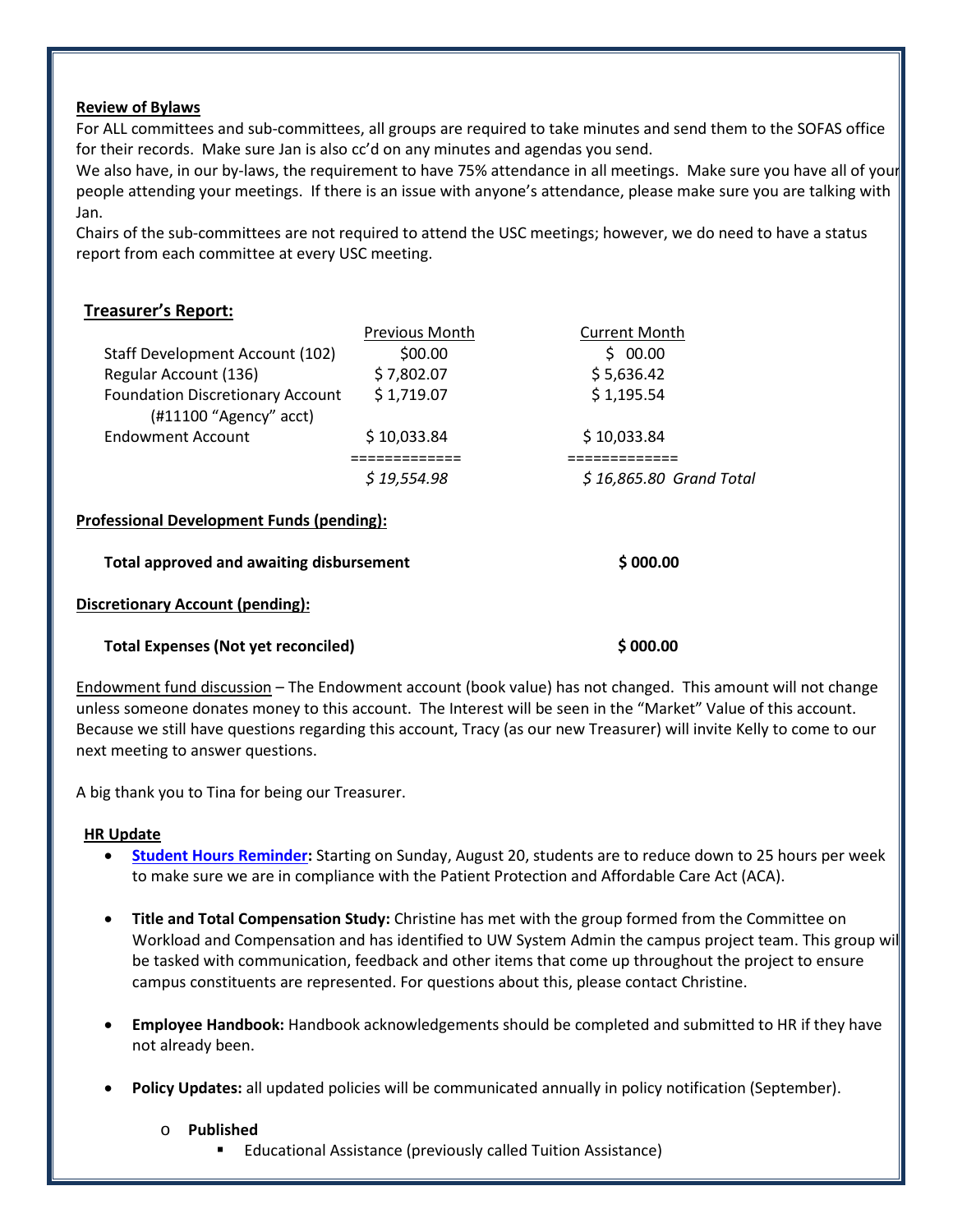- o **In the Works:**
	- **E** Compensation and Pay Plan Policy- awaiting Faculty Senate/UC review this fall.
	- **Moving Expense Reimbursements**
	- **Alcohol and Other Drugs Policy**
	- **Revisions to Recruitment and Hiring**

#### New Employees:

- **Financial Specialist – Lead Cashier** Bursar: Incumbent Sara Chaloupka: Nicole Wirkuty was hired and started on 6/22/17
- **Police Officer** Public Safety: Incumbent Nick Dennis: Justin Mueller was hired and started on 6/14/17
- **Facilities Maintenance Specialist – Advanced** Facilities Management: Incumbent Craig Loberger: Joseph Schmitt was hired and will be starting on 8/28/17
- **Financial Specialist** Athletics: Elizabeth Murray started on 7/24/17
- **Payroll & Benefits Specialist (5-Month Temporary Appointment)** Human Resources: New Position Megan Noltner was hiring and will start on 8/21/17

### Positions Being Recruited:

- **University Services Associate 2** (80%, 1-year project appointment) Counseling & Health: Incumbent Jackie Hallada
- **Custodian (1st Shift)** Operations: Incumbent Connie Austin
- **Custodian (2nd Shift)** Operations: Incumbent Terry Poster
- **Custodian (50%)** Operations: Incumbent James Mezger
- **HVAC Refrigeration Specialist** Facilities Management: Incumbent Kyle Paal
- **USPA** Residence Life: Incumbent Matt Bergeron

How are policies now going to be distributed? The understanding is that Christopher Paquet will send the policies out to all employees once they have been published. There may still be some questions about this process of distribution. Julie will double check on the process and get back to us.

### **USC report**

If there is any business that anyone wants to address this year, please let Jan know.

We will be addressing the Endowment Account issues this year.

Jan is still having trouble getting the most recent version of our by-laws posted to the USC website. She will continue to work with WebDev to get this corrected.

### **Elections Committee**

No updates

### **Personnel Committee**

No updates

### **Professional Development Committee**

FALL CONFERENCE: Committee is still meeting every couple of weeks. Met on Monday. Conference is going well. Logo and title confirmed. At Tundra Lodge October 20, 2017. Registration, \$99 across the board.

JOINT WORKSHOPS: Dealing with Disruption seminar is taking place 8/29 & 8/30. Registration link went out yesterday. ASC/USC workshop group will meet again on Sept 12<sup>th</sup>. Still sitting on ideas because of budget.